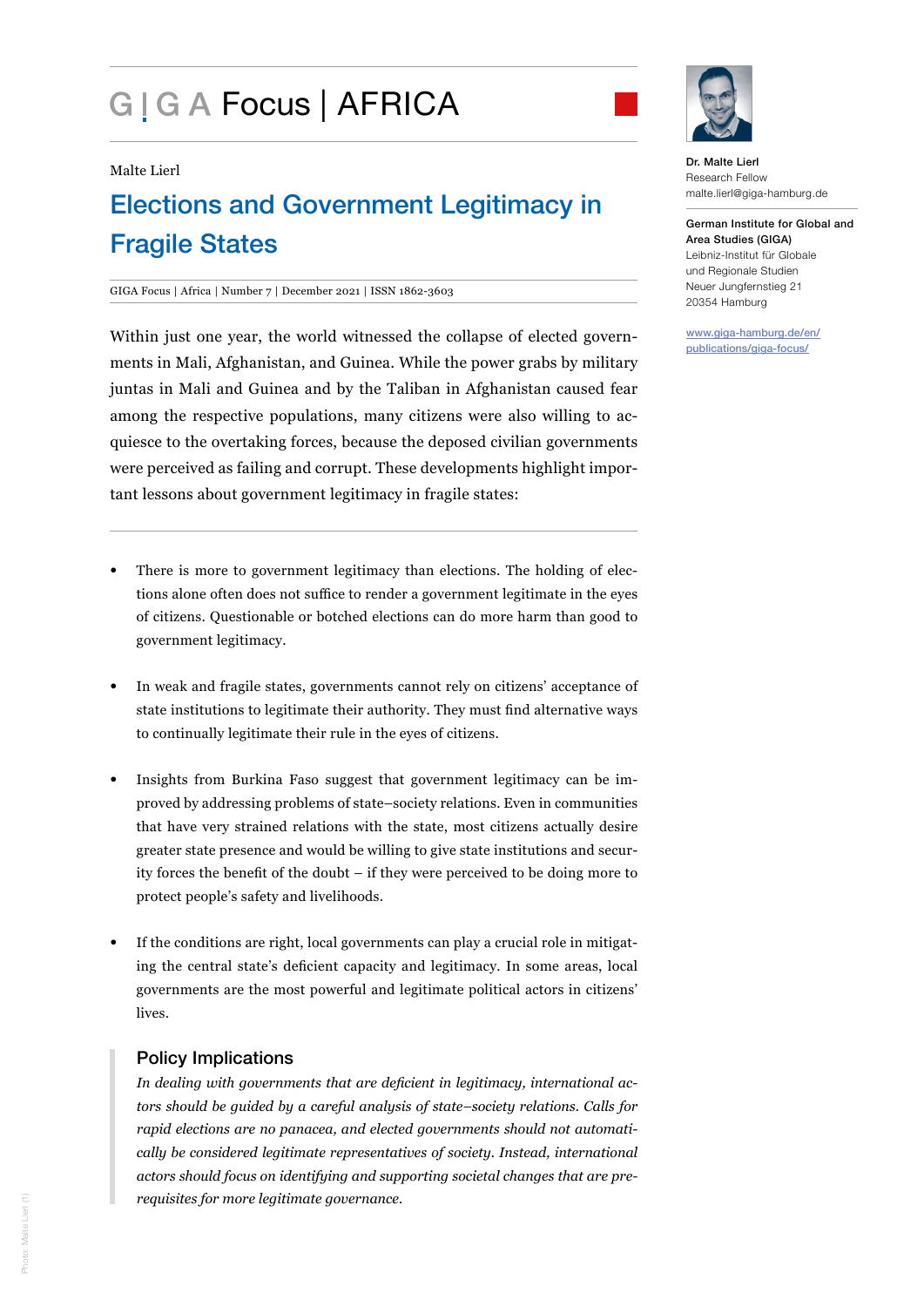The collapse of elected, civilian governments – as in Mali in August 2020, Afghanistan in August 2021, and Guinea in September 2021 – brings questions of government legitimacy to the fore. The military coups in Mali and Guinea and the power grab by the Taliban in Afghanistan neither came as a surprise, nor were they seriously contested. Popular resistance was largely absent, and this was not just a consequence of fear: it is also an indication both of the dearth of legitimacy the ousted civilian governments had and of the momentary joy some citizens felt at the downfall of their morally bankrupt political elites.

However, as the shockwaves of these regime collapses abate, the respective de facto governments find themselves struggling to legitimate their claims to power, and the international community is attempting to determine the conditions under which these de facto governments should be recognised. Many observers look to elections as a potential solution, but the problems of government legitimacy run much deeper.

This analysis will discuss the complex relationship between elections and government legitimacy in fragile states, drawing on the aforementioned cases and on new data from Burkina Faso – a case that holds important lessons for the whole Sahel region and for fragile, conflict-affected states elsewhere in the world.

## Elections and Government Legitimacy

Government legitimacy can be understood as the extent to which citizens consent to being governed (Greene 2016) – meaning, their acceptance of the government's right to rule. Government legitimacy is different from international recognition: the fact that a government is recognised by foreign powers does not necessarily imply that it has legitimate authority in the eyes of citizens. It is also distinct from state legitimacy – the extent to which the state itself is accepted by citizens – but state and government legitimacy often overlap very closely.

There are various factors that can influence government legitimacy. Paramount among them is whether the state as such is accepted by citizens. In strong, established states, governments can rely on the long-standing legitimacy of state institutions to justify their authority. In weak and fragile states, government legitimacy depends more directly on the government's interactions with society. In both fragile and consolidated states, perceptions of procedural fairness in how government institutions operate and how their leaders are selected are one of the central sources of legitimacy (Levi, Sacks, and Tyler 2009). Beyond procedural fairness, citizens' consent to being governed can also stem from government effectiveness (Mcloughlin 2015). Citizens tend to consent to government authority if governments act in their best interest and government authority proves itself useful in citizens' lives. Thus, government legitimacy is influenced not only by fairness and inclusiveness but also by its performance (Schmelzle and Stollenwerk 2018).

Elections play a prominent role in legitimising government (Anderson et al. 2005). If elections are free and fair, they are a way for citizens to actively delegate authority to the government. If voting is non-compulsory, as it is in most countries, the act of voting signals that citizens consent to the process by which political leaders are selected. Furthermore, elections ensure that the incumbent leaders have at least a minimum level of political support (although elections cannot always guar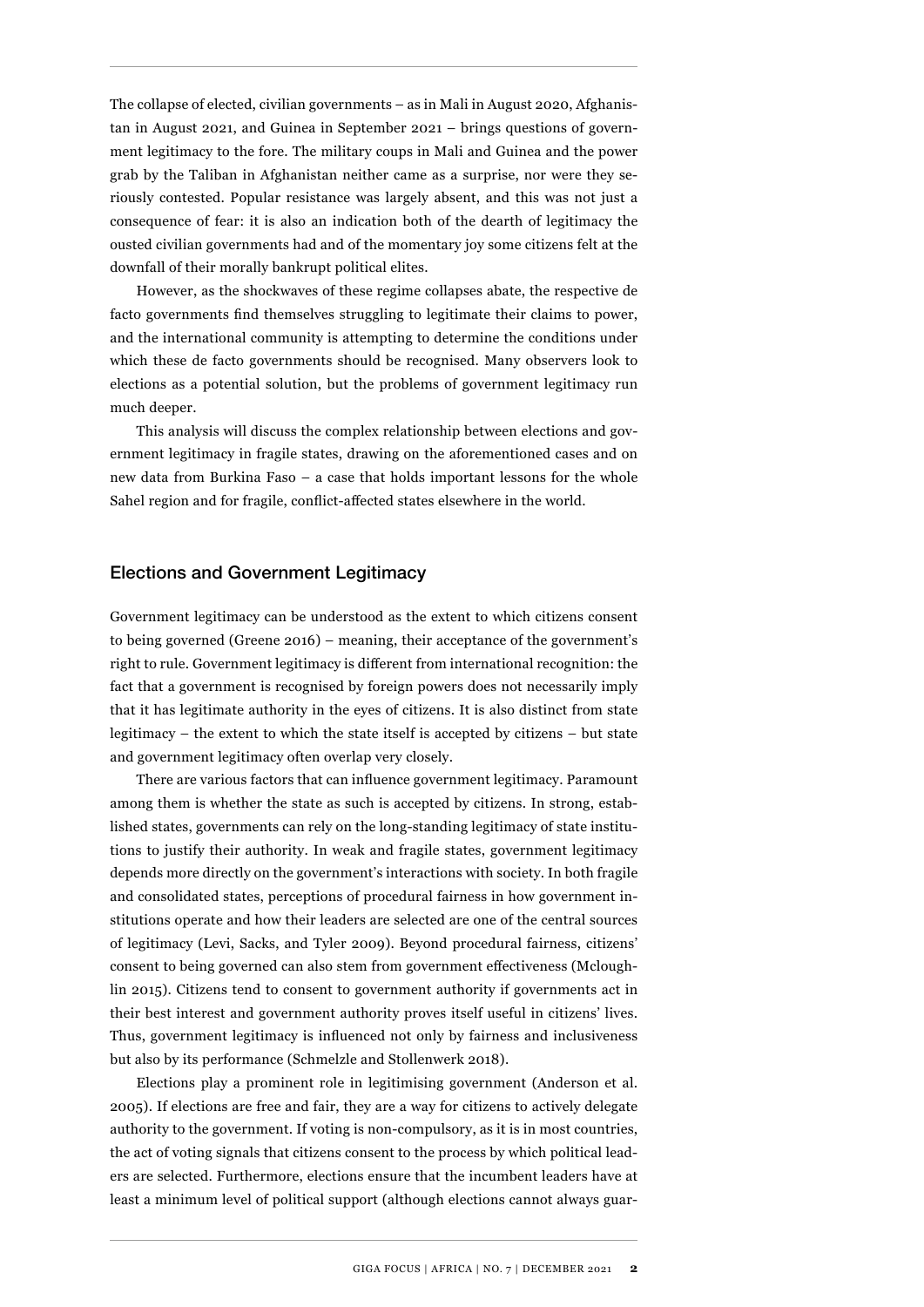antee that a majority of citizens support the incumbent government) and that even those who do not politically agree with the government retain a certain level of agency and control over the allocation of political authority in the future. Therefore, the existence of free, fair, and competitive elections, with high electoral participation, is a strong indicator of legitimate government, as well as one potential source of government legitimacy.

Elections are also a test case for the rule of law and the fairness of political institutions. They are often the focus of attempts to manipulate or subvert democratic institutions and to intimidate dissenting citizens, as well as often being a source of public protest and resistance against a government. Especially in fragile and conflict-affected states, elections tend to be embedded in weak and contested political institutions. If elections are procedurally fair and inclusive, they can send signals of collective consent to a government's authority. Conflictual, fraudulent, or non-inclusive elections can signal the opposite: that a government was unable to obtain the voluntary consent of a majority of the population and therefore resorted to electoral manipulation.

In fragile and conflict-affected states, the relationship between elections and government legitimacy is complex. On the one hand, elections can be decisive moments for government legitimacy (Berman et al. 2019). On the other hand, government legitimacy depends on more than just elections, as the authority of the state itself is contested. If the state is failing, it becomes difficult for governments to derive legitimacy from formal political institutions and procedures alone. Governments must find ways to simultaneously legitimise their authority within the state's political system and the state's authority in citizens' lives.

## Afghanistan, Mali, and Guinea: Elected Governments without **Legitimacy**

For many years, Western donors' and diplomats' rhetoric in Afghanistan, Mali, and Guinea was centred on principles of "country ownership" and elected governments being "in the driver's seat." To some extent, this rhetoric attributed a degree of sovereignty and legitimacy to the elected governments that insufficiently reflected their actual struggles: poorly accepted electoral processes, states virtually non-existent outside the major government installations, and persistent conflicts and grievances that the formal political institutions were unable to address.

The fate of Afghanistan's civilian government is inextricably linked to foreign involvement. Under international watch, a constitution was adopted and elections held in 2004. However, by the end of President Hamid Karzai's first term in 2009, Afghanistan's political system was already unravelling. Opium production had reached unprecedented levels, fuelling both the Taliban insurgency and corruption up to the highest levels of government. While the International Security Assistance Force (ISAF) attempted to curb the Taliban insurgency with a surge of foreign troops and aid money, prospects for the Afghan government to achieve broad-based societal legitimacy were rapidly waning. Control of government had become too lucrative and informal power-sharing arrangements too integral to the emerging system of kleptocracy to be subjected to the vagaries of a democratic process. With the 2009 elections postponed, Karzai refused to step down at the end of his term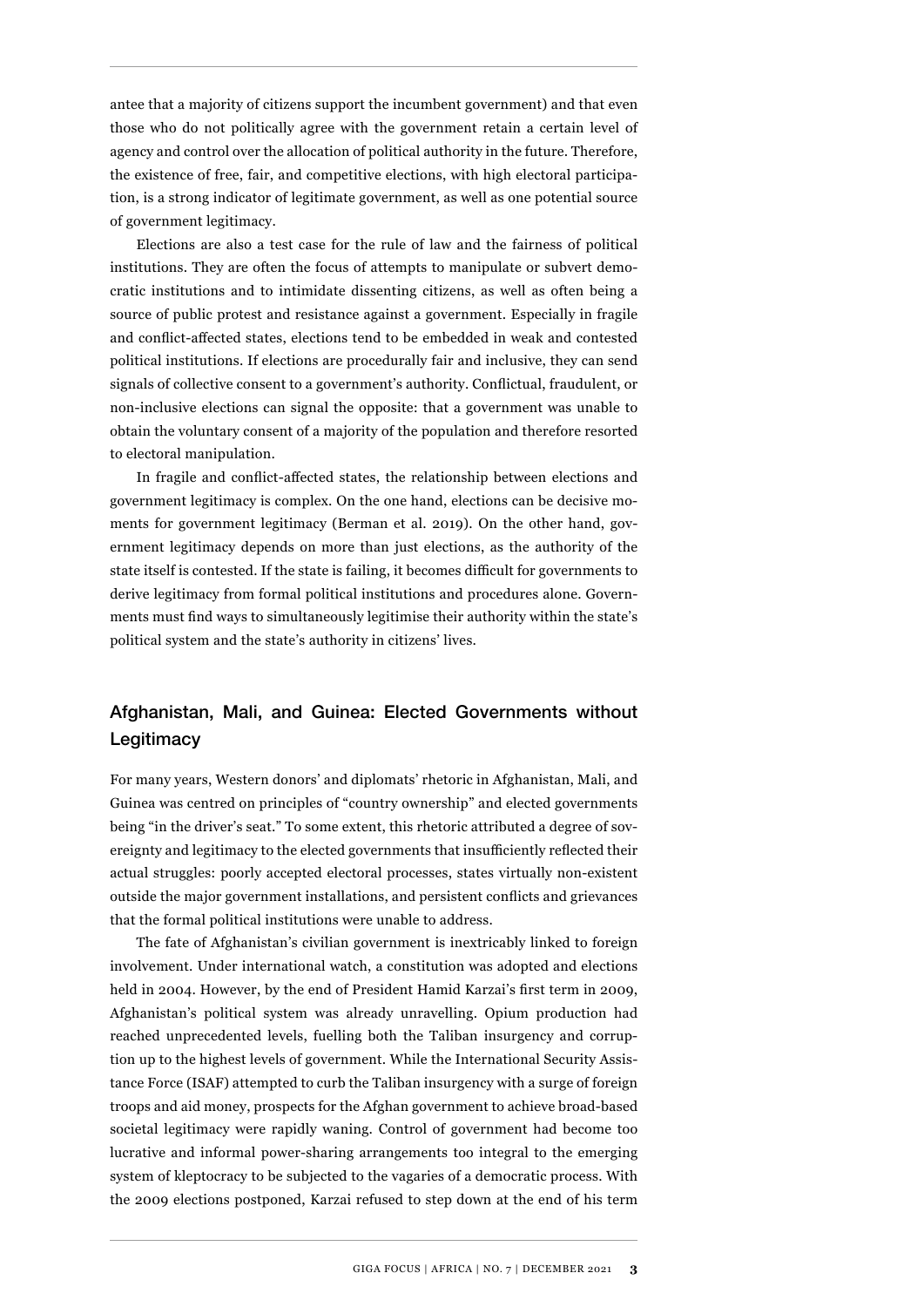to make way for an interim government. The delayed 2009 elections were marred by fraud and error, and amidst political turmoil, a runoff election was cancelled as the opposition leader withdrew. In the subsequent 2014 elections, accusations of election fraud and violent interference by the Taliban were so fundamental that the election results themselves could not provide a viable basis for the transfer of power. A 50/50 power-sharing deal was brokered between President Ashraf Ghani and opposition leader Abdullah Abdullah. By 2019 voter turnout had dropped to less than 20 per cent, with Ghani leading official counts by a razor-thin margin and Abdullah contesting the result, triggering a political crisis. Again, the power vacuum was not resolved through a democratic process, but by a power-sharing deal that was cut when the United States threatened to withdraw USD 1 billion in aid. Thus, in the final throes of the pre-Taliban government, elections were no longer a mechanism for allocating political power and reaffirming government legitimacy but a mere charade, in part motivated by the need to pacify foreign donors.

When Mali's civilian government was elected in 2013, it, too, was a product of international intervention. In 2012 an ethnic rebellion in Northern Mali had caused the government to collapse and fall victim to a military mutiny. In the power vacuum, rebel groups were able to drive government forces out of vast areas of the country but unable to hold that territory, as jihadist groups, which had been operating in Northern Mali since the early 2000s, outcompeted the ethnic rebel organisations with superior weaponry and greater financial means. International military intervention, supported by the French military, prevented immediate state collapse and forced the military junta to agree to elections. In the elected government of President Ibrahim Boubacar Keïta, international donors and diplomats had a formally legitimised "partner," albeit one substantially dependent on international military presence and foreign assistance. Meanwhile, critical societal conflicts and grievances went unresolved. Corruption and exploitation of the state by the ruling classes remained pervasive. The Algiers Accords – the political settlement between the Malian government and rebel groups in Northern Mali – failed to provide a political solution to the crisis, as jihadist groups, which were not party to the agreement, had become the dominant force challenging and attacking the state. Many observers agree that the government and its international partners were unable to contain the jihadist threat due to, among other problems, the dysfunctional, unaccountable, and institutionally corrupt structure of the military. Despite collusion with jihadists at various levels, abuses against civilians, embezzlement of military property, and a growing tally of military losses (in many senses), no senior politician dared to challenge the military or hold it accountable. No political efforts were made to fundamentally reform the security sector, so the government lacked the ability to protect the population and mobilise society against the common jihadist threat (Matei 2021). As the situation became untenable, a coup became increasingly attractive to the military, as it allowed the military both to evade political accountability for its failures (and pressures towards security sector reform) and to harness not only society's frustration with the morally bankrupt political class but also the growing anti-French sentiment. The coup-within-a-coup of 2021, in which military ruler Assimi Goïta attempted to usurp full personal authority over the military transition government, can be seen as a continuation of military elites' efforts to evade accountability. The prospect that elections could break the cycle of institutional corruption is slim (International Crisis Group 2021).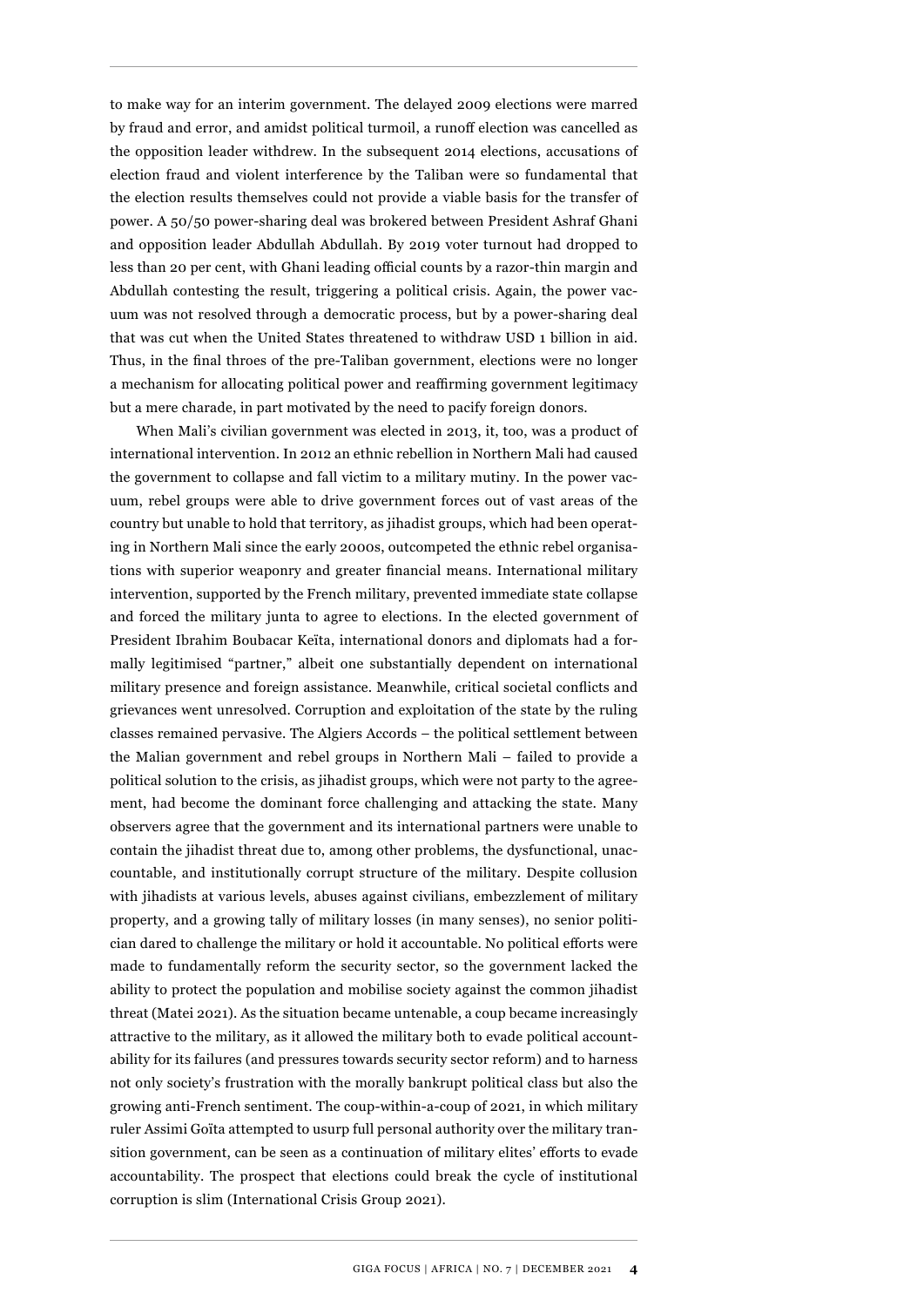Guinea differs from Afghanistan and Mali in that the transition to civilian rule was brought about by internal processes, although foreign powers did exert an outsize influence over a government that depended massively on foreign aid and mining revenues from foreign corporations. In 2010 a bullet in the head of then-dictator Moussa (now Moïse) Dadis Camara had opened up an unlikely opportunity for a transition to civilian rule. Yet, from the beginning, this episode was marked by unresolved ethnic divisions. Fulani constitute the largest ethnic group, but no Fulani has ever controlled government. When Guinea held its first competitive presidential elections in 2010, Fulani-speaking candidate Cellou Dalein Diallo came out first but lacked an absolute majority. In the runoff elections, second-placed Alpha Condé managed to turn the tables with support from smaller parties, but the results were not uncontroversial, in part because of the unconvincing quality of the voter registry and evident deficiencies in the electoral process. Among international donors, however, the elections triggered a massive inflow of assistance, which, at times, was justified with the idea of paying citizens a "democracy dividend" to increase their support for the elected government. Far from cultivating democracy, though, Condé moved quickly to instrumentalise the government for political and material gain, instead of reaching out across ethnic lines and working jointly with the opposition to fix deficiencies in the country's faltering electoral institutions. Foreseeably, Condé's re-election in 2015 was accompanied by angry protests and mob violence, to which the government reacted with increasing repression. As Condé's last presidential term was set to expire in 2020, the ageing president imposed a constitutional referendum that would allow him to circumvent term limits. This, again, was accompanied by massive civil unrest, growing ethnic tensions, and escalating repression. Riots erupted with the release of the 2020 election results. Following the contested elections, Guinea's political system continued to unravel to such an extent that in 2021 audacious military officers decided to seize the day and the state.

The Afghan, Malian, and Guinean experiences highlight a profound mismatch between the legitimacy Western donors and diplomats attributed to elected governments and the extent to which these governments were actually considered legitimate by their own societies. By ignoring the legitimacy deficits of elected, civilian governments, rather than treating that lack of valid authority as the political emergency that it was, Western powers may have contributed to their eventual failure.

## Burkina Faso: The Challenges of Building Legitimacy beyond **Elections**

While electoral democracy in Afghanistan, Mali, and Guinea may never have had a realistic chance of succeeding, Burkina Faso's government, although confronted with similar patterns of fragility, started out with strong electoral legitimation. A popular revolution put Burkina Faso onto a pro-democracy trajectory in 2014. The backlash arrived in September 2015, when the presidential guard seized power and arrested members of the transition government. However, the coup attempt was met with determined resistance by citizens and civil society organisations. The lack of popular support for the coup d'état prompted the army to march on the capital city, Ouagadougou, to depose the junta and reinstate the transition government. The arrest of the coup plotters paved the way for free, fair, and competitive elec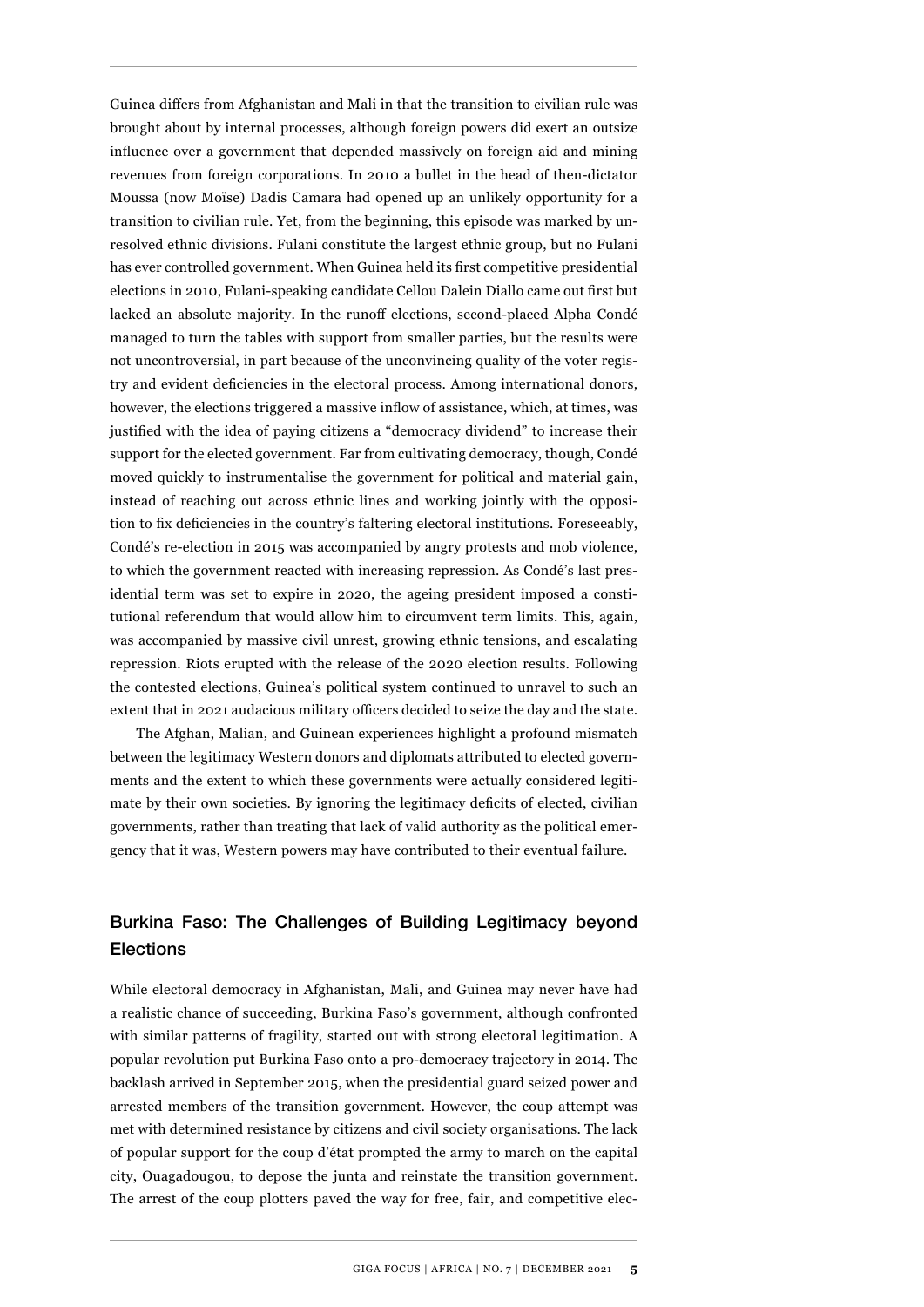tions. The results were accepted immediately by all major candidates – a strong start for elected president Roch Marc Christian Kaboré and the diverse but cooperative parliament. With increased political freedoms, a vibrant civil society, and a newfound humility among the political class, hopes were high that Burkina Faso could develop into a stable pluralist democracy, comparable to Ghana or Benin.

However, unlike its southern neighbours, Burkina Faso has been afflicted with growing violent extremism and internal conflict that have shaken the foundations of the state and put government legitimacy to the test. During the power vacuum of 2015, jihadist groups, who had been tacitly operating along Burkina Faso's borders, had begun to infiltrate the country and to confront the state. Simultaneously, a surge in banditry and petty crime swept through the country, causing communities to arm themselves and establish self-defence militias to address the lack of public security. The military, unprepared and ill equipped for an asymmetric war with jihadist groups, made a series of strategic and tactical mistakes that left security forces vulnerable to attacks and strained their relations with the local population. As a consequence, jihadist groups were able to ramp up local recruitment, intimidate the population, and create a rift between state institutions and local communities. They targeted state representatives, teachers, and local leaders, forcing them to flee the conflict-affected areas. As civilians increasingly fell victim to military operations, security forces struggled to sustain the cooperation of the local population in conflict-affected areas. This created a downward spiral of deteriorating security, escalating local conflicts, and withdrawal of the state.



**Figure 1 Perceptions of State Presence (2019)** *Source: Survey of 7,726 citizens in 117 rural communes. White areas without data.* 

The armed conflict has exposed a range of long-standing issues in state–society relations. For decades, rural areas of the country had been underserved in terms of public service provision, and interactions between local communities and the state had often been limited to attempts to tax, to regulate, and to instil political clientelism, without offering much value in terms of public goods in return (Englebert 1998). The long-standing neglect of rural communities by the state contributed to jihadists' ability to attack the fragile social order. It enabled them to intimidate local populations, gain control over revenue sources (such as gold mines and smuggling routes), and instigate interethnic tensions and violence by meddling in pre-existing local conflicts. As a result, more than 1.3 million people have been internally displaced (UNHCR 2021), and many remain outside the reach of the state's services. The COVID-19 pandemic and its economic fallout have further contributed to the isolation and economic deprivation of many rural communities.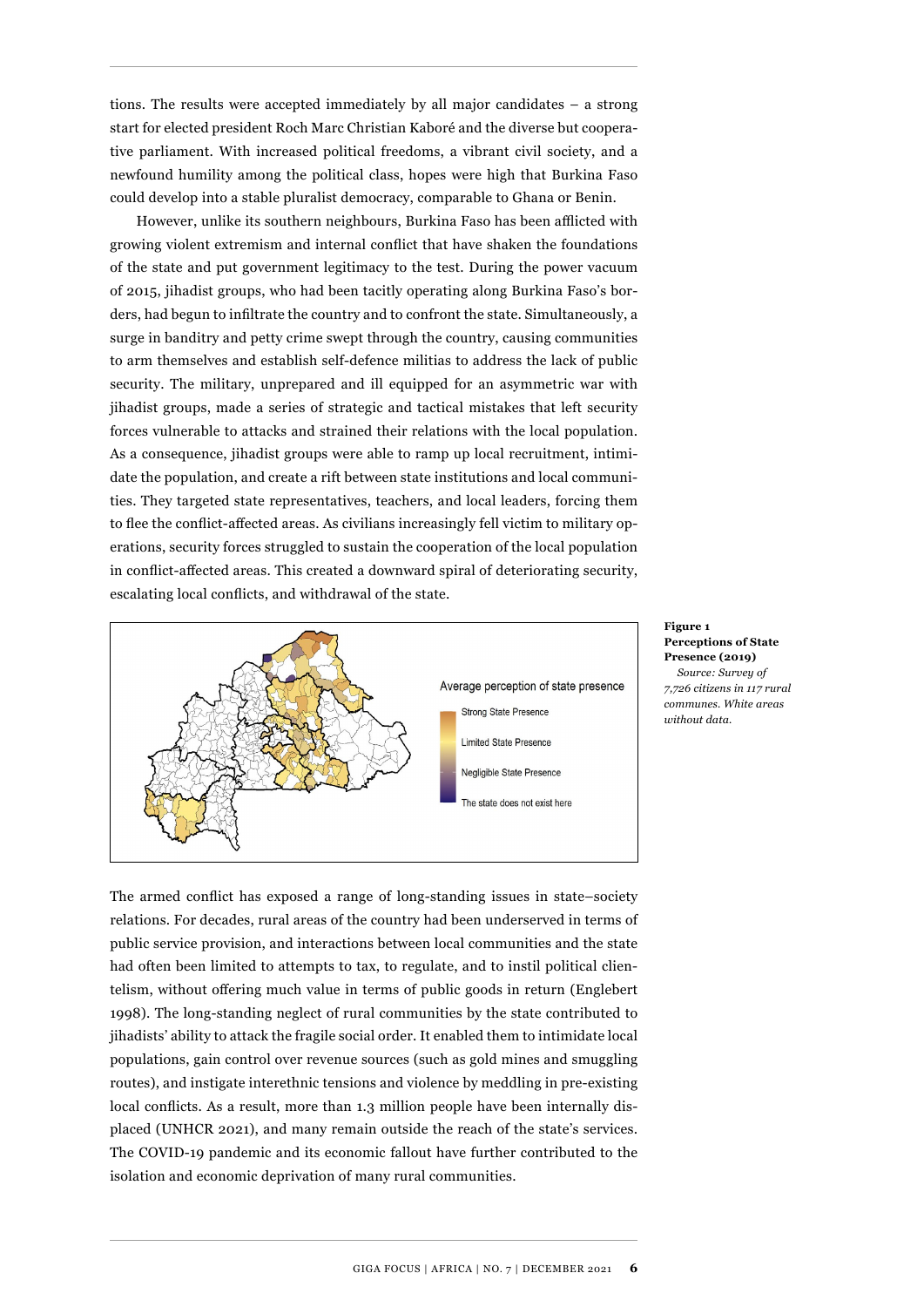Increasingly, the conflict has also had repercussions on the electoral system. In the November 2020 national elections, in which Kaboré was re-elected, almost 600,000 registered voters (about 10 per cent of the electorate) were excluded from the polls, because election authorities were unable to access the active conflict zones. Many of these disfranchised voters were ethnic Fulani and Tuareg. This is problematic, because especially the Fulani population is increasingly stigmatised, as jihadists pose as defenders of Fulani interests. This not only created new political tensions but also weakened the role of elections as a unifying source of government legitimacy.

In this situation, government legitimacy is under threat in several respects: How will the political system be able to accommodate those groups who were effectively excluded from the elections? Will the state's security forces be able to (re)gain the trust of local communities in the conflict-affected areas? Can the government overcome the scepticism of rural communities towards the state, in times when rural populations are facing unprecedented levels of hardship, threat, and isolation?

To better understand the depth of Burkina Faso's crisis of state legitimacy, Recherche expérimentale sur la gouvernance locale au Burkina Faso (REGLAB), a GIGA-led research partnership with the government of Burkina Faso, collected fine-grained survey data on citizens' views of the state just prior to the COVID-19 pandemic. We surveyed over 7,000 citizens in 117 rural communities that covered 6 of Burkina Faso's 13 regions and all major geographic areas, from North to South. The results suggest that there is much that can be done to strengthen government legitimacy, especially in the rural areas:

- 1. Citizens' demands for a more present state have not (yet) been upended by the conflict. Neither the growing civilian death toll of security operations nor the government's failure to protect its citizens from jihadist attacks have led the majority to reject the state altogether. Approximately 90 per cent of respondents expressed the desire for greater state presence, including a majority of Fulani and Tuareg respondents (83 and 76 per cent, respectively) – the ethnic groups that have suffered most from abuses by security forces. Thus, a vast majority of rural citizens, including of Fulani and Tuareg minorities, have not given up on the state, but rather long for a state that does more to protect them.
- 2. Despite the abuses that have occurred, many citizens are still willing to give the security forces a chance. Almost half of the surveyed citizens believed that there are changes security forces can make to increase public trust. Most recommendations revolved around responsiveness to local security needs – protecting communities, listening to their needs, and being responsive instead of repressive or threatening. By becoming more responsive to local security needs, the government could benefit from a currently underexploited source of legitimacy.
- 3. Perceptions of state presence (Figure 1) correlate with local public service provision, which we have been tracking since 2014: in areas underserved in terms of public services, citizens are more likely to perceive the state to be absent from their lives. [1]
- 4. Elected local governments which were created only in 2006 could play an essential role in restoring government legitimacy in areas where the central state is weak. In 60 of the 117 rural communes we surveyed, elected local governments were perceived to be the most powerful institution (followed by the government in 32, self-defence militias in 10, security forces in 9, traditional authorities in 3, and jihadists in only 1 commune, see Figure 2). The central

**1** The Suivi de la performance municipale (SUPERMUN) is an annual data collection effort to track indicators of institutional capacity and public service quality at the municipal level in all of Burkina Faso's municipalities. It is one of the products of the REGLAB research collaboration in Burkina Faso.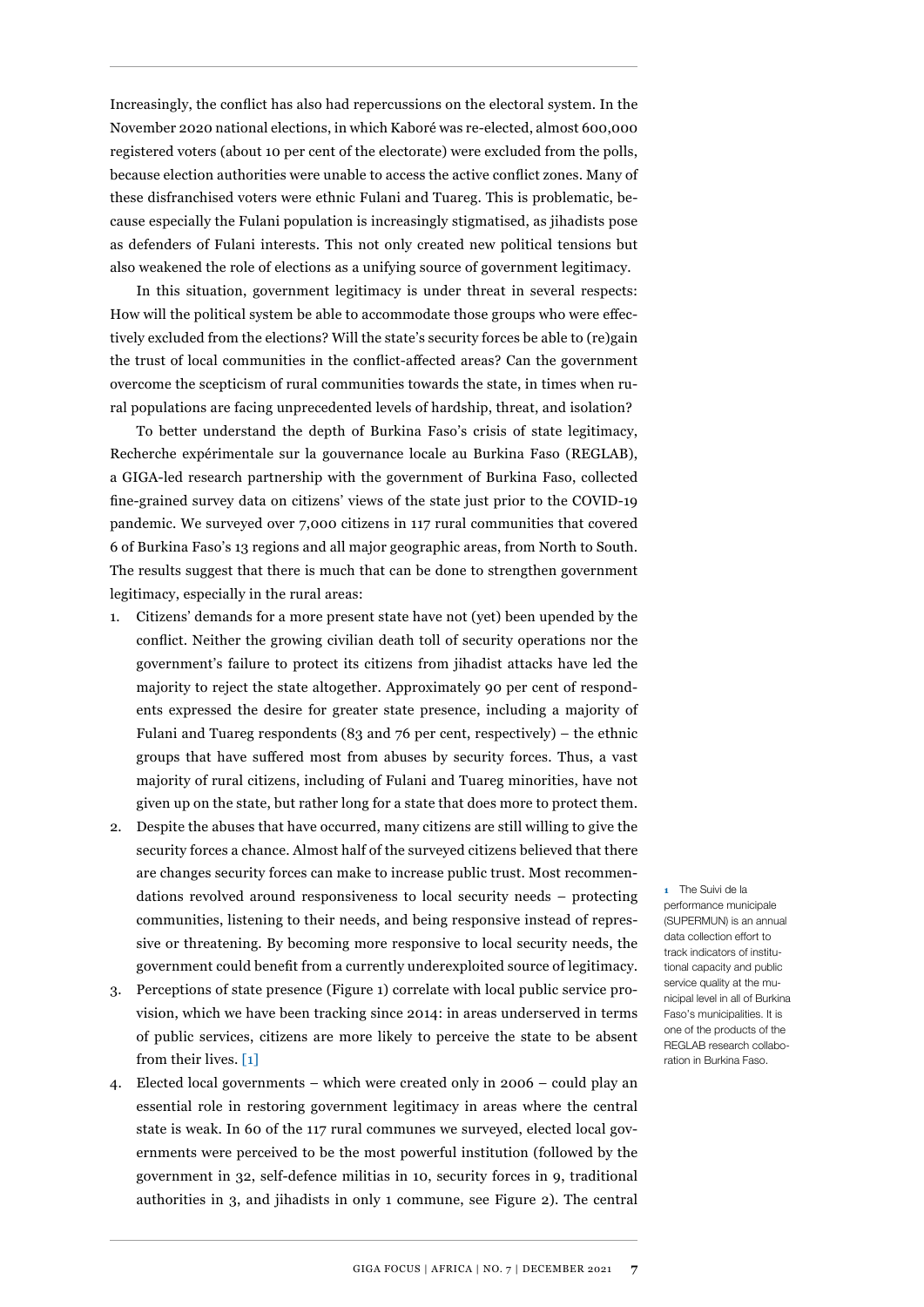government could capitalise on the influence and legitimacy of these elected local governments by involving them in the planning and monitoring of security operations, developing strategies to become more responsive to local needs, and prioritising efforts to defuse intercommunal conflicts.

Thus, despite the challenges of running elections in times of conflict and COVID-19, there are ways for Burkina Faso's government to strengthen its legitimacy in the conflict-affected areas. Its efforts should focus on demonstrating the state's usefulness to citizens.

Stopping dysfunction and abuses by the security forces will be the most crucial aspect of strengthening government legitimacy, but it is also the politically most challenging step, requiring a paradigm shift on the part of military leaders and new forms of civilian and democratic oversight. Citizens are acutely aware of dysfunction and corruption in the security forces, and they blame the elected government for it, as exemplified by the mass protests after the November 2021 attack on the Inata military post (*Jeune Afrique* 2021). At the same time, citizens' attitudes suggest that it is not too late for the military to rethink its role in society. If the military changes its approach, it could substantially increase its support from communities in conflict-affected areas and its effectiveness at combatting jihadist infiltration. For the civilian government, however, it will be crucial to follow the pressure of the street and to act now to reform the security forces, before the government's legitimacy is too damaged to do so, and before anti-democratic forces within the military use the growing public protest as an excuse to seize power.

Public service provision, such as the availability and quality of schools, health centres, water access, and administrative services, is likely to be important for government legitimacy, although the causal relationship between public service provision and perceptions of government legitimacy ought to be explored more rigorously. The available information shows that services provided by local governments correlate with how present citizens perceive the state to be in their lives.

Perhaps most surprisingly, elected local governments have in many localities emerged as the most powerful local actors and enjoy considerable political trust by citizens. This is an immensely positive development, considering that for several years after decentralisation reform local governments were struggling to function at all (Lierl 2019). Moreover, local governments are the only democratically elected authorities at the local level. While traditional authorities, as well as state and nonstate armed actors, continue to wield power and influence, elected local governments have surpassed their influence in many areas.



#### **Figure 2 Most Powerful Local Actors (2019)**

*Source: Survey of 7,726 citizens in 117 rural communes. Respondents were asked to rank different types of actors by how much power they hold in their commune. The map shows the actors with the highest average ranking in each commune. White areas are without data.*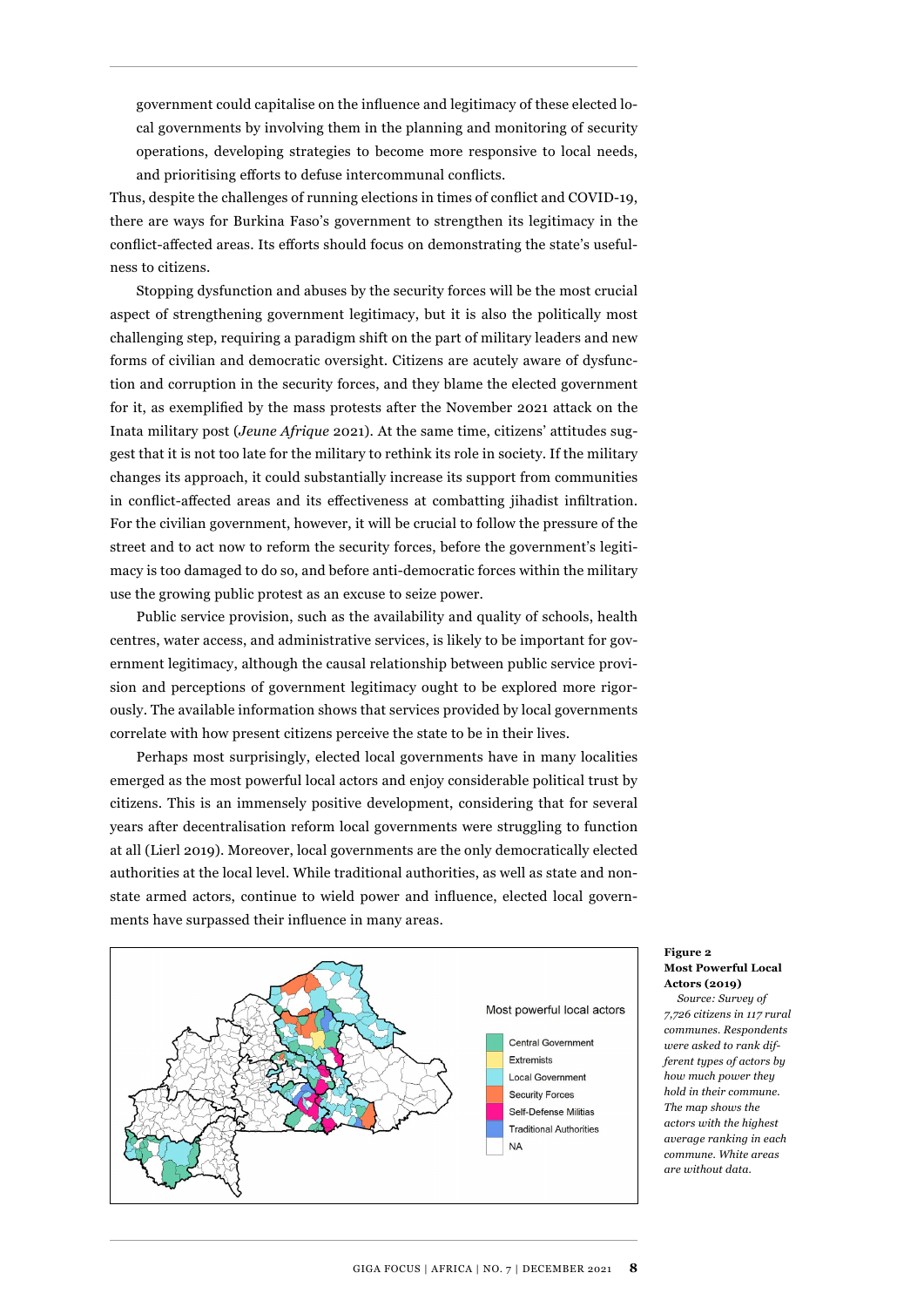Given their growing influence, local governments could become an important gateway to rebuilding government legitimacy. In many areas, the elected local governments are trusted and legitimate representatives of local interests and concerns. However, their technical, administrative, and financial capacity remains limited. It is important not to overwhelm these local governments by increasing demands and expectations on them without proportionally increasing their funding and capacity. Local governments cannot be expected to act as a substitute for a failing central state, but there are ways to complement central government action by capitalising on the legitimacy local governments enjoy among their communities. For example,

- local governments could be more closely involved in the planning and monitoring of security operations in their area;
- local governments could be given direct influence or veto power over actions that could potentially damage government legitimacy in their area, not just with regard to local security and conflict resolution, but also in the areas of mining concessions and environmental protection, where central government actions tend to impact local populations in ways often unaccounted for; and, finally,
- local governments already play a vital informal role in regulating self-defence militias, which have, in many cases, been incorporated as "volontaires pour la défense de la patrie" (VDP) and tend to consult frequently with municipal decision makers.

In these ways, elected local governments could effectively complement the central government vis-à-vis communities that are poorly represented in or poorly served by national politics.

## Government Legitimacy and International Engagement in Fragile **States**

For donors and diplomats engaging with governments in fragile and conflict-affected states, strengthening legitimate governance remains a central objective. However, the fact that their government counterparts are part of the problem limits their ability to achieve this objective through traditional instruments of diplomacy, development, and security assistance. The collapse of civilian governments in Afghanistan, Guinea, and Mali has exposed the consequences of leaving issues of government legitimacy unaddressed in fragile states that massively depend on international support. The lesson from these experiences is that the international community should take a cautious approach to its partnership with governments in fragile and conflict-affected states.

One area in which caution is warranted is the insistence on rapid elections, when the electoral institutions are too weak or ill designed to produce universally recognised results. As much as elections may be a welcome justification for international actors to re-engage with a country (and, occasionally, a pretext for claiming that they are partnering with a "legitimate" government), they are no panacea for resolving problems of government legitimacy. Elections alone are not sufficient to produce sustainable and legitimate governments, if there are unresolved societal issues that undermine equitable political representation and the ability of the state to serve its citizens. Therefore, elections should be treated as sources of legitimacy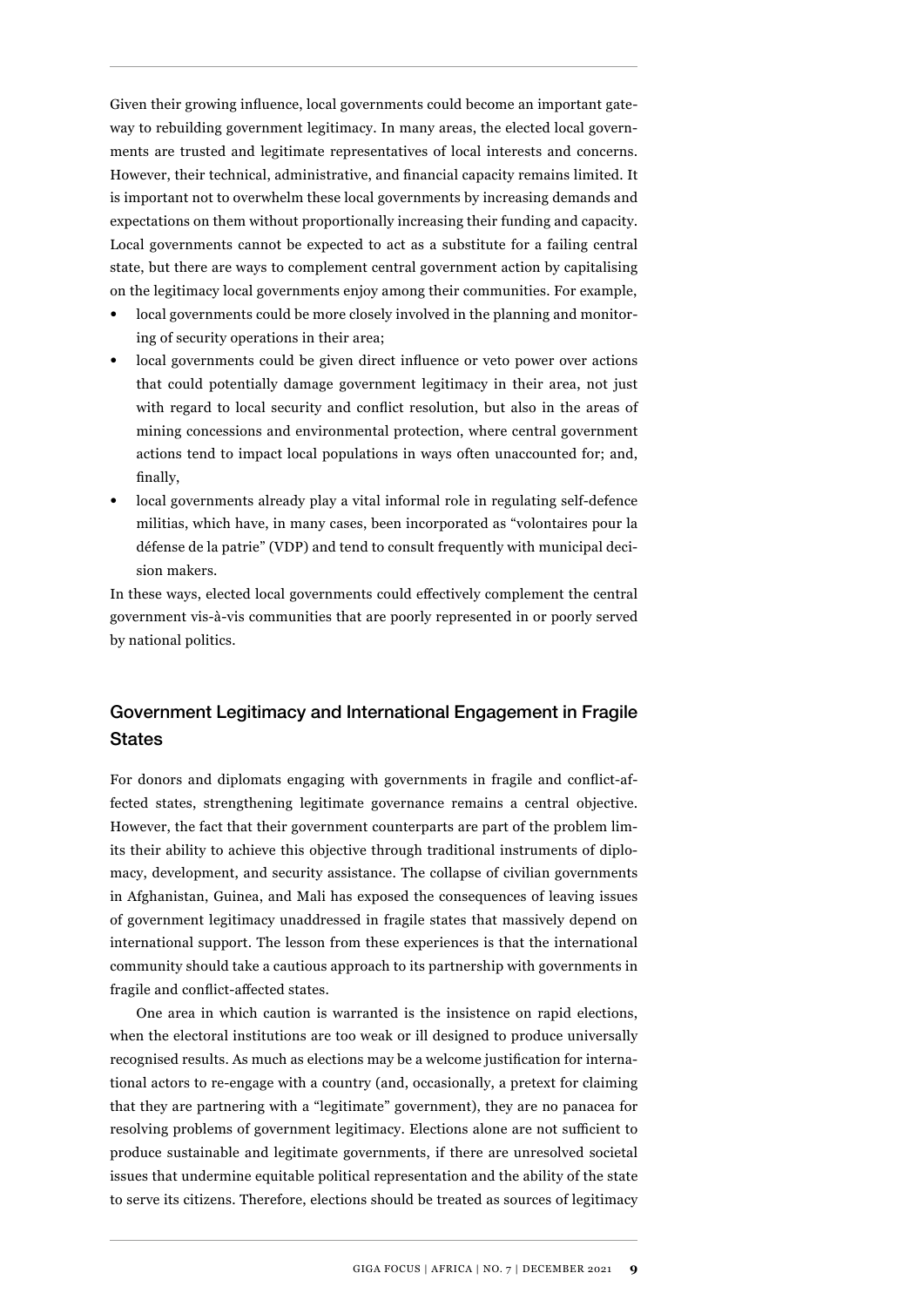only to the extent that they, empirically speaking, have such an effect. Elections that are fraudulent or of doubtful integrity can do outright harm to government legitimacy, as the Afghan and Guinean experiences suggest. Voter disenfranchisement, as in Burkina Faso, raises questions about government legitimacy among the non-participating citizens, and underscores that non-electoral legitimisation can be just as central as elections to a government's acceptance by society. Finally, electoral politics can also be highly divisive, as the Guinean case illustrates. It would be wrong to assume that governments always act in the best, common interest of citizens and are therefore legitimate representatives of society as a whole, simply because they are elected.

Of vital importance for international actors in fragile states is an accurate understanding of state–society relations. International actors need to be able to identify which societal changes are the most important prerequisites for more legitimate governance (Blair and Winters 2020). Generally, this requires that foreign policy makers and donor organisations be informed by sufficiently detailed research and analysis and draw actionable conclusions from it.

Finally, there are many ways in which government legitimacy can and needs to be strengthened beyond elections (see also: Risse and Stollenwerk 2018; Glawion 2020). The political and societal changes that are necessary for a more legitimate government almost always include reform steps, such as electoral process reform, anti-corruption measures, and reforms of the security sector. One way in which international actors can promote such changes is by identifying reform priorities and conditioning international assistance on specific reform steps. However, external pressure alone is insufficient, as any reform effort also requires a coalition of political and societal forces that have an actual stake in the reform's success. Therefore, top-down pressure and incentives for governments should always be complemented or even preceded by efforts to shape reform coalitions internally. Engineering such coalitions is challenging, because it requires working with civil society organisations and with committed individuals within the political system. This is something foreign policy makers prefer to avoid, because it entails interference in internal political affairs, and it can strain relations with governments if it is not done transparently. Yet, it may be the only way forward in settings where state–society relations are fragile and the government is part of the problem.

#### **References**

- Anderson, Christopher J. et al. (2005), *Losers' Consent: Elections and Democratic Legitimacy*, Oxford: Oxford University Press.
- Berman, Eli et al. (2019), Election Fairness and Government Legitimacy in Afghanistan, in: *Journal of Economic Behavior & Organization*, 168, 12, 292– 317, <https://doi.org/10.1016/j.jebo.2019.10.011>.
- Blair, Robert, and Matthew Winters (2020), Foreign Aid and State-Society Relations: Theory, Evidence, and New Directions for Research, in: *Studies in Comparative International Development*, 55, 6, 123–142.
- Englebert, Pierre (1998), *Burkina Faso: Unsteady Statehood in West Africa*, New York: Routledge.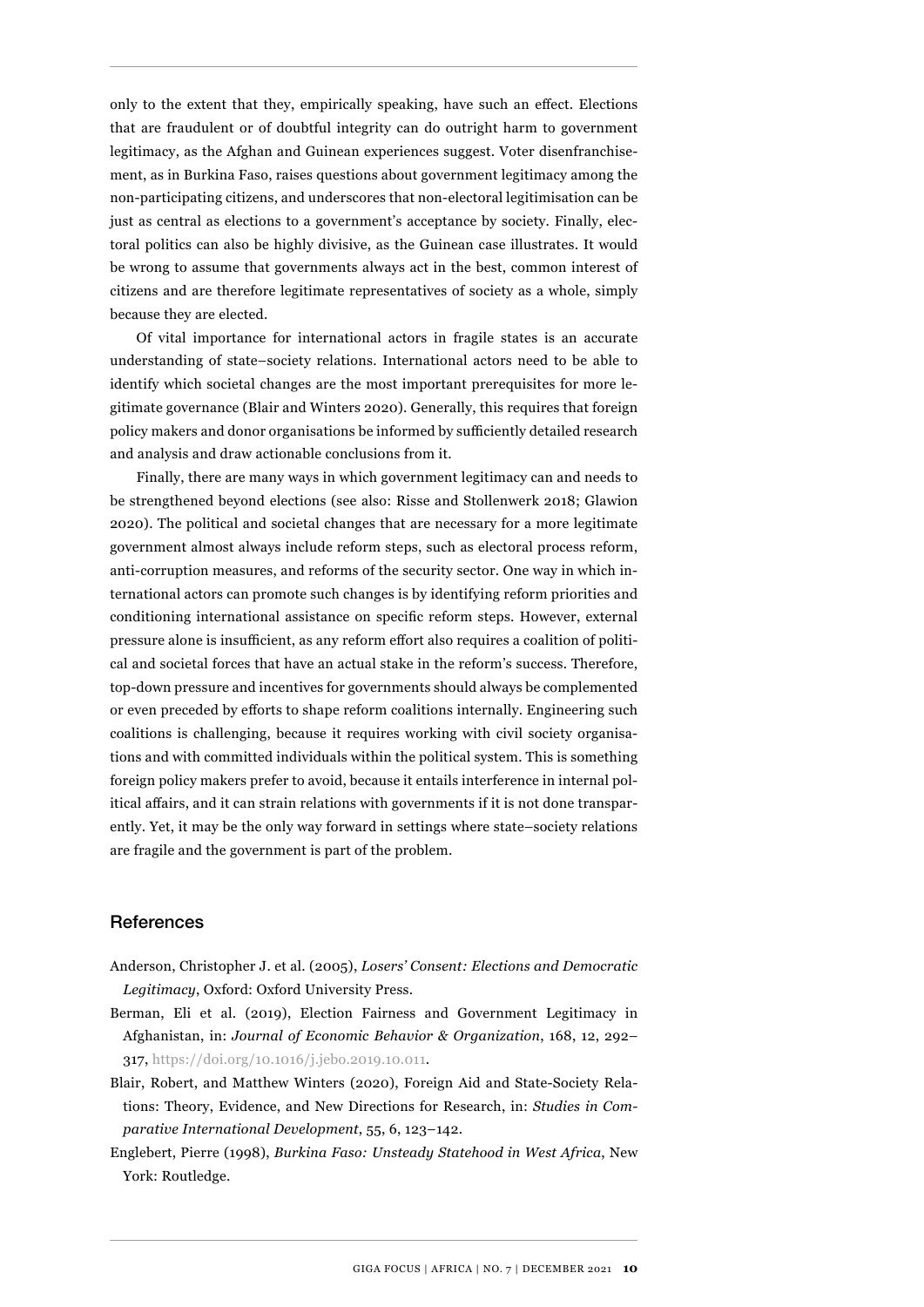- Glawion, Tim (2020), *The Security Arena in Africa: Local Order-Making in the Central African Republic, Somaliland, and South Sudan*, Cambridge: Cambridge University Press.
- Greene, Amanda (2016), Consent and Political Legitimacy, in: David Sobel, Peter Vallentyne, and Steven Wall (eds), *Oxford Studies in Political Philosophy*, Vol. 2, Chap. 3, Oxford: Oxford University Press, 71–97.
- International Crisis Group (2021), *Transition au Mali: préserver l'aspiration au changement*, ICG Africa Report No. 304, 21 September, [https://d2071andvip0wj.](https://d2071andvip0wj.cloudfront.net/304-transition-au-mali.pdf) [cloudfront.net/304-transition-au-mali.pdf](https://d2071andvip0wj.cloudfront.net/304-transition-au-mali.pdf) (15 December 2021).
- *Jeune Afrique* (2021), Burkina Faso: des centaines de manifestants demandent le départ du président Kaboré, 27 November, [www.jeuneafrique.com/1272602/](https://www.jeuneafrique.com/1272602/politique/burkina-faso-des-centaines-de-manifestants-demandent-le-depart-du-president-kabore/) [politique/burkina-faso-des-centaines-de-manifestants-demandent-le-depart](https://www.jeuneafrique.com/1272602/politique/burkina-faso-des-centaines-de-manifestants-demandent-le-depart-du-president-kabore/)[du-president-kabore/](https://www.jeuneafrique.com/1272602/politique/burkina-faso-des-centaines-de-manifestants-demandent-le-depart-du-president-kabore/) (15 December 2021).
- Levi, Margaret, Audrey Sacks, and Tom Tyler (2009), Conceptualizing Legitimacy, Measuring Legitimating Beliefs, in: *American Behavioral Scientist*, 53, 3, 354– 375, <https://doi.org/10.1177%2F0002764209338797>.
- Lierl, Malte (2019), *Promoting Good Governance in Africa: Three Popular Misconceptions*, GIGA Focus Africa, 3, July, [www.giga-hamburg.de/en/](https://www.giga-hamburg.de/en/publications/11571809-promoting-good-governance-africa-three-popular-misconceptions/) [publications/11571809-promoting-good-governance-africa-three-popular-mis](https://www.giga-hamburg.de/en/publications/11571809-promoting-good-governance-africa-three-popular-misconceptions/) [conceptions/](https://www.giga-hamburg.de/en/publications/11571809-promoting-good-governance-africa-three-popular-misconceptions/) (15 December 2021).
- Matei, Florina C. (2021), Mali: The Hot and Cold Relationship Between Military Intervention and Democratic Consolidation, in: *Oxford Research Encyclopedia of Politics*, [https://doi.org/10.1093/acrefore/9780190228637.013.1882.](https://doi.org/10.1093/acrefore/9780190228637.013.1882)
- Mcloughlin, Claire (2015), When Does Service Delivery Improve the Legitimacy of a Fragile or Conflict-Affected State?, in: *Governance*, 28, 3, 341–356.
- Risse, Thomas, and Eric Stollenwerk (2018), Legitimacy in Areas of Limited Statehood, in: *Annual Review of Political Science*, 21, 403–418, [https://doi.](https://doi.org/10.1146/annurev-polisci-041916-023610) [org/10.1146/annurev-polisci-041916-023610](https://doi.org/10.1146/annurev-polisci-041916-023610).
- Schmelzle, Cord, and Eric Stollenwerk (2018), Virtuous or Vicious Circle? Governance Effectiveness and Legitimacy in Areas of Limited Statehood, in: *Journal of Intervention and Statebuilding*, 12, 4, 449–467, [www.mendeley.com/catalogue/](https://www.mendeley.com/catalogue/eaea80a5-192c-37f3-beb0-2bb5aa01fcf3/) [eaea80a5-192c-37f3-beb0-2bb5aa01fcf3/](https://www.mendeley.com/catalogue/eaea80a5-192c-37f3-beb0-2bb5aa01fcf3/) (15 December 2021).
- UNHCR (2021), *Record Numbers Forced to Flee Ongoing Violence in Burkina Faso*, 23 July, [www.unhcr.org/news/briefing/2021/7/60fa77864/record-numbers](https://www.unhcr.org/news/briefing/2021/7/60fa77864/record-numbers-forced-flee-ongoing-violence-burkina-faso.html)[forced-flee-ongoing-violence-burkina-faso.html](https://www.unhcr.org/news/briefing/2021/7/60fa77864/record-numbers-forced-flee-ongoing-violence-burkina-faso.html) (11 November 2021).

### About the Author

Dr. Malte Lierl is a Research Fellow at the GIGA Institute for African Affairs. He holds a Ph.D. in Political Science from Yale University. His research focuses on local governance and state–society relations in Africa. He is the principal investigator of REGLAB (Recherche expérimentale sur la gouvernance locale au Burkina Faso), a multi-year collaboration with the government of Burkina Faso to develop and test innovations in local governance.

malte.lierl@giga-hamburg.de, [www.giga-hamburg.de/en/team/11565385-lierl-malte](https://www.giga-hamburg.de/en/team/11565385-lierl-malte)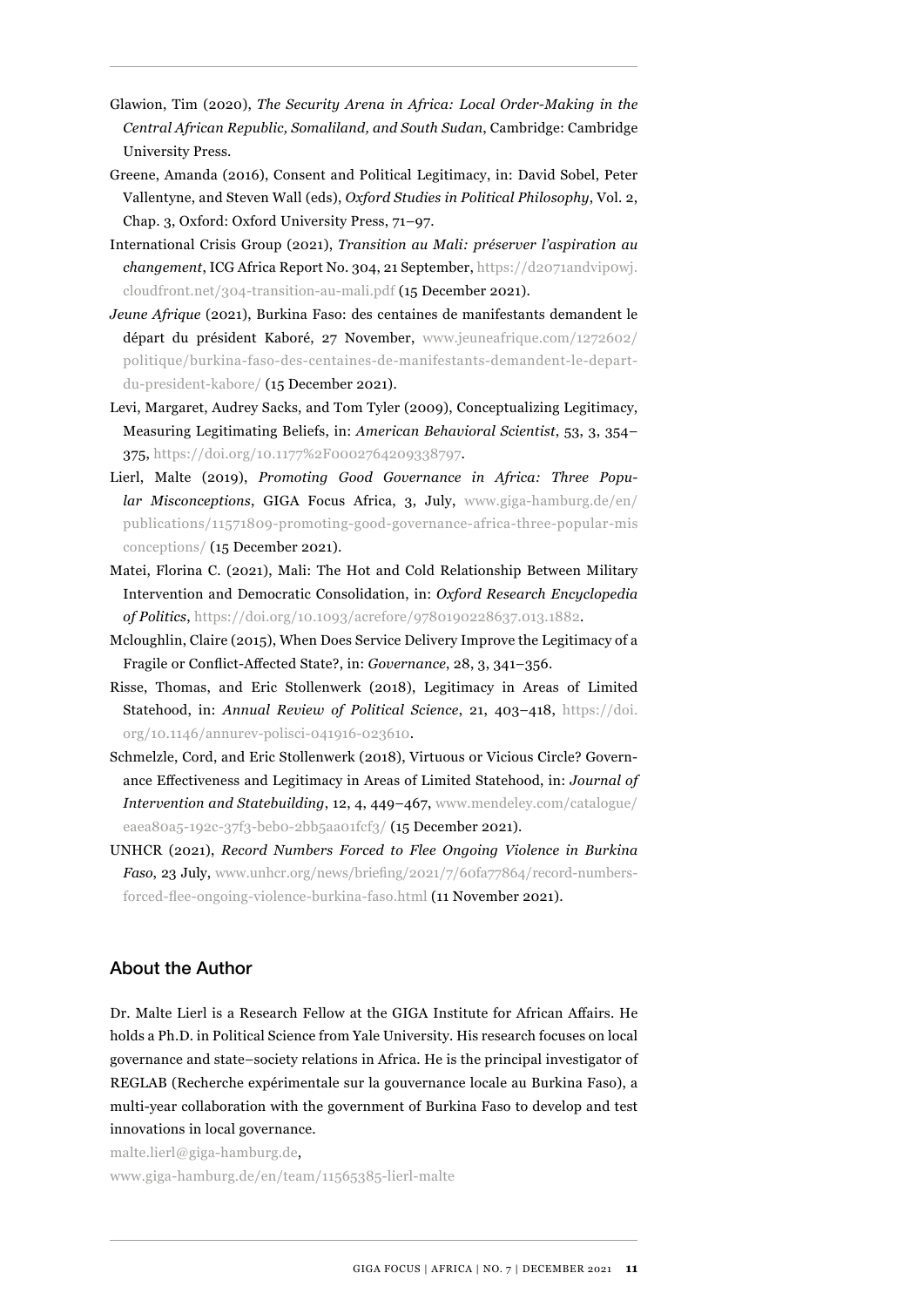#### Related GIGA Research

Through its research programmes "Political Accountability and Participation" and "Peace and Security," the GIGA studies how states and societies interact and how political conflict is shaped by states and non-state armed actors. GIGA researchers work widely in fragile and conflict-affected states. Ongoing projects include (1) a multi-year collaboration with the government of Burkina Faso, seeking to develop and test new ways of improving the functioning of local-level governments (REGLAB – Recherche expérimentale sur la gouvernance locale au Burkina Faso, [www.reglab-burkina.org](https://www.reglab-burkina.org)); (2) a DFG-funded project studying the conditions for peace between religious groups through fieldwork and behavioural experiments ("Religion for Peace: Identifying Conditions and Mechanisms of Interfaith Peace"); (3) DFG-funded projects studying the interplay of rebellion, elections, and the COVID-19 pandemic in the Central African Republic ("Rebellion, Elections and the Pandemic in the Central African Republic: COVID-19 and Its Impact on Deep-Seated Patterns of Governance") and the relationship between security and state legitimacy in the Central African Republic and Lebanon ("The Monopoly on the Use of Force and Paradoxes of Security – Discrepancies between Objective and Subjective Security in the Central African Republic and Lebanon").

#### Related GIGA Publications

- Basedau, Matthias (2020), *A Force (Still) to Be Reckoned With: The Military in African Politics*, GIGA Focus Africa, 5, June, www.giga-hamburg.de/en/ publications/19752745-a-force-still-reckoned-with-military-african-politics/.
- Josua, Maria (2017), Legitimation towards Whom? Managing the Legitimacy Crisis in Algeria During the Arab Uprisings, in: *Zeitschrift für vergleichende Politikwissenschaft*, 11, 301–324,<DOI: 10.1007/s12286-017-0331-3>.
- Lierl, Malte (2020), *Growing State Fragility in the Sahel: Rethinking International Involvement*, GIGA Focus Africa, 7, December, [www.giga-hamburg.de/en/](https://www.giga-hamburg.de/en/publications/22285048-growing-state-fragility-sahel-rethinking-international-involvement/) [publications/22285048-growing-state-fragility-sahel-rethinking-international](https://www.giga-hamburg.de/en/publications/22285048-growing-state-fragility-sahel-rethinking-international-involvement/)[involvement/.](https://www.giga-hamburg.de/en/publications/22285048-growing-state-fragility-sahel-rethinking-international-involvement/)
- Stollenwerk, Eric (2018), Securing Legitimacy? Perceptions of Security and ISAF's Legitimacy in Northeast Afghanistan, in: *Journal of Intervention and Statebuilding*, 12, 4, 506–526, <https://doi.org/10.1080/17502977.2018.1504855>.
- Swedlund, Haley J., Romain Malejacq, and Malte Lierl (2021), Foreign Aid Won't Moderate the Taliban, in: *Foreign Policy*, 27 October, [https://foreignpolicy.](https://foreignpolicy.com/2021/10/27/taliban-afghanistan-foreign-aid-assistance-moderate-human-rights/) [com/2021/10/27/taliban-afghanistan-foreign-aid-assistance-moderate-human](https://foreignpolicy.com/2021/10/27/taliban-afghanistan-foreign-aid-assistance-moderate-human-rights/)[rights/.](https://foreignpolicy.com/2021/10/27/taliban-afghanistan-foreign-aid-assistance-moderate-human-rights/)
- van de Lijn, Jair, Tim Glawion, and Nikki de Zwaan (2019), *Towards Legitimate Stability in CAR and the DRC: External Assumptions and Local Perspectives*, Policy Report, Stockholm: SIPRI, [www.sipri.org/sites/default/files/2019-10/0919\\_pol](https://www.sipri.org/sites/default/files/2019-10/0919_policy_report_cardrc.pdf) [icy\\_report\\_cardrc.pdf](https://www.sipri.org/sites/default/files/2019-10/0919_policy_report_cardrc.pdf).